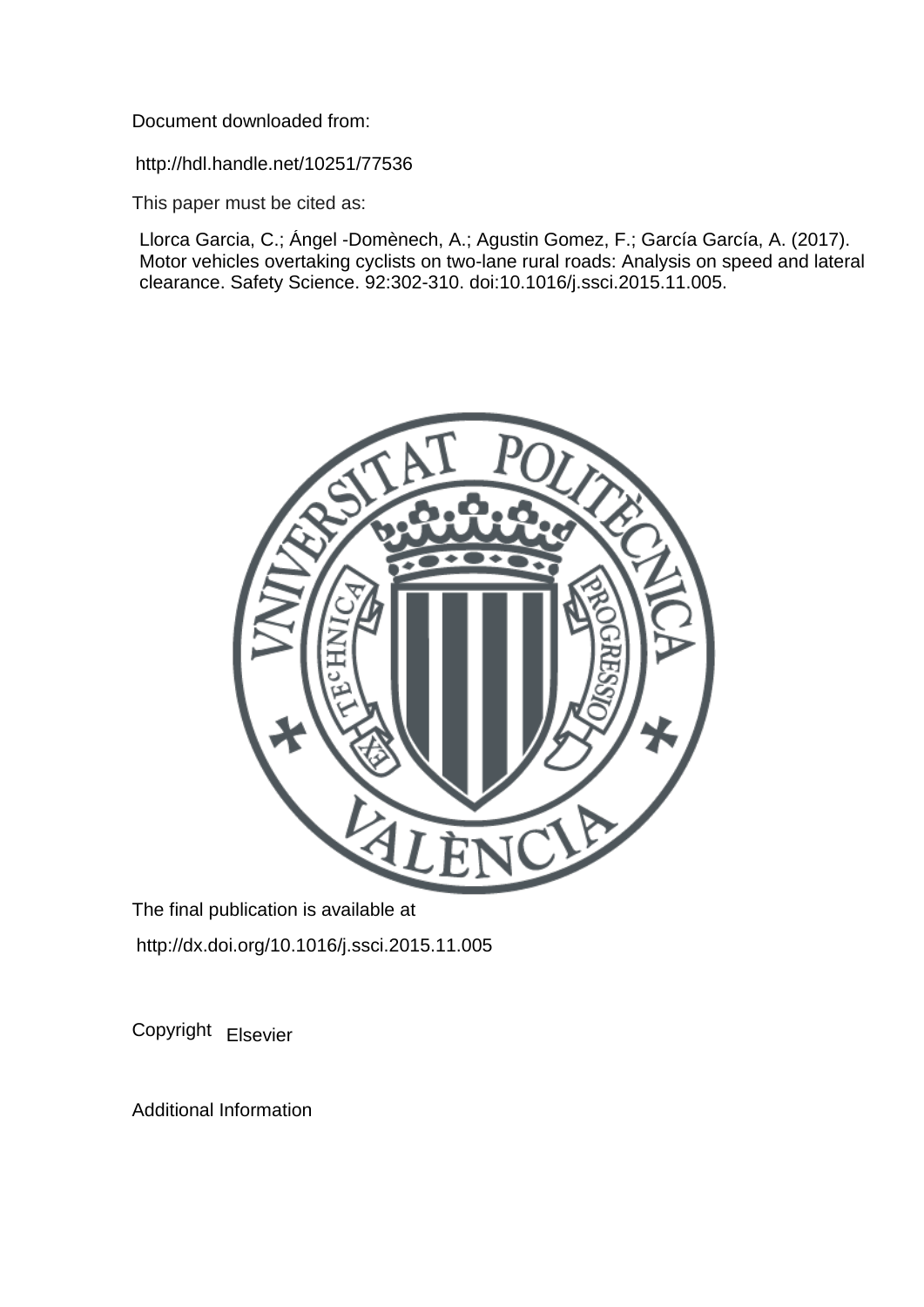# Motor vehicles overtaking cyclists on two-lane rural roads: analysis on speed and lateral clearance

## **ABSTRACT**

2 Two-lane rural roads in Spain accommodate significant bicycle traffic volumes, mainly associated

3 to sport and leisure activities. Motor vehicles' higher speed, weight and volume, compared to 3<br>3 cyclists represent a serious safety concern when overtaking a bicycle. Spanish traffic rules

cyclists, represent a serious safety concern when overtaking a bicycle. Spanish traffic rules

determine a minimum 1.5 m lateral distance.

6 This research characterized 2,928 overtaking manoeuvres in the overtaking lateral clearance<br>7 between motor vehicle and bicycle, as well as in the motor vehicle speed, in contrast with between motor vehicle and bicycle, as well as in the motor vehicle speed, in contrast with previous research. Two instrumented bicycles were equipped with laser rangefinders, a GPS tracker and three video cameras. They rode along seven rural road segments at a speed between 15 and 25 km/h, centred on the paved shoulder, or as close as possible to the outer edge. Besides, this methodology allowed the characterization of the overtaken vehicle type, its left lane occupation as well as its interaction with opposing traffic flow. For each session, rider's general risk perception was also registered.

 The analysis suggested that lateral clearance is not the only factor that influenced rider's risk 15 perception, although current standards are only related to it. On the contrary, a combined factor of lateral clearance, vehicle type and vehicle speed had a more significant correlation with the perceived risk. This agreed with literature models of transient aerodynamic forces between overtaking and overtaken vehicles. Resultsshowed that effect of heavy vehicles on bicyclists was also strong. In addition to this, the combined factor of clearance and speed was higher on tangent sections where overtaking was permitted.

#### **KEYWORDS**

22 Bicycle, overtaking, sport cycling, two-lane rural road, lateral clearance, instrumented bicycle, risk perception.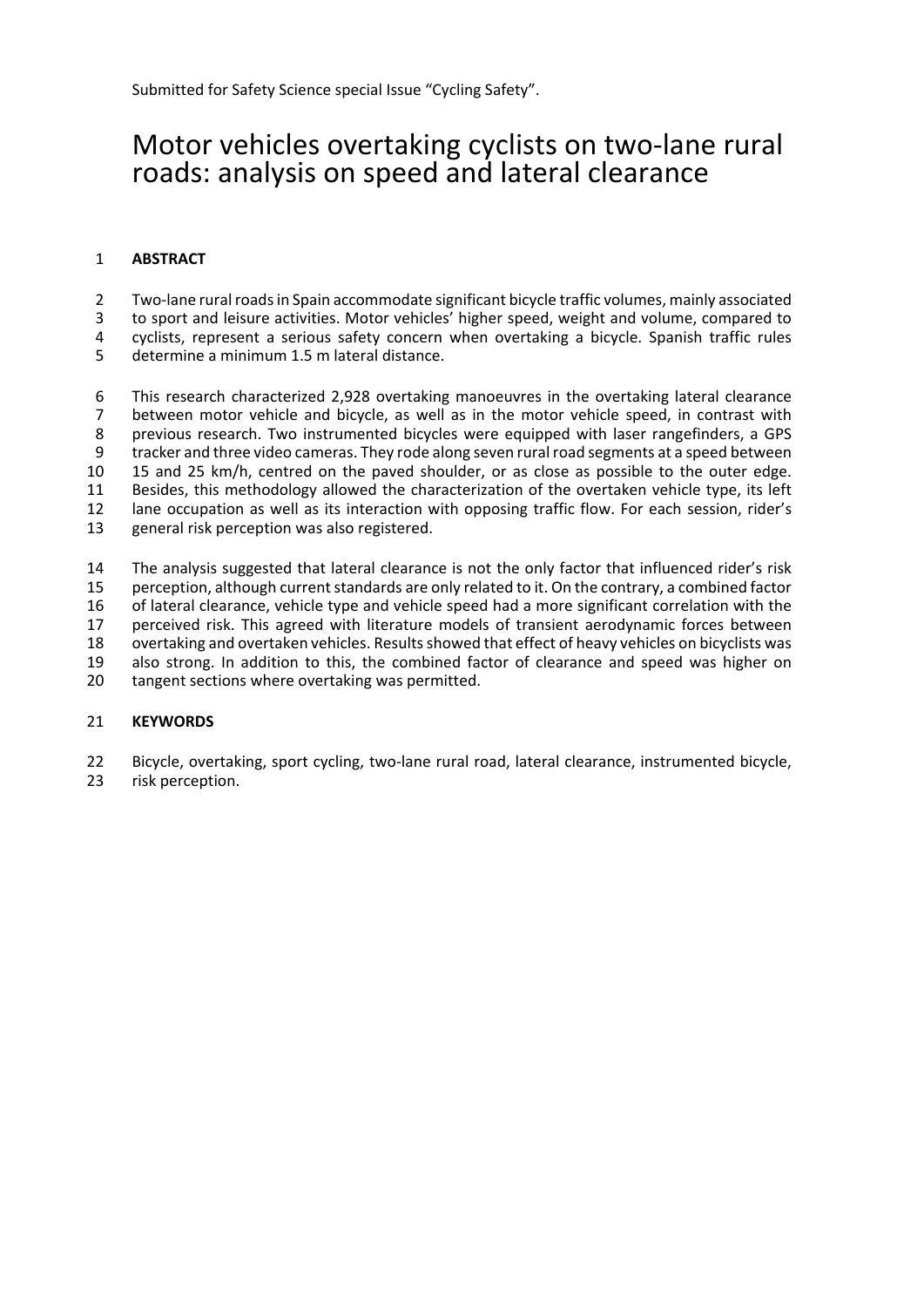#### **1. INTRODUCTION**

25 Two-lane rural roads in Spain accommodate significant bicycle traffic volumes, mainly associated to sport and leisure activities. According to Spanish traffic regulations (Ministerio del Interior, 27 2003), cyclists must ride as close as possible to the outer edge of the road, on the shoulder if it 28 exists. This research focuses on two-lane rural roads, which do not have any specific lane 29 marking for bicycles. Motor vehicles that overtake cyclists must keep a minimum lateral distance of 1.5 m.

 According to Spanish Traffic Directorate (2013), there were 5,835 accidents with personal injuries or deaths involving bicycles in Spain in 2013. Only 26% of accidents occurred in rural 33 roads, being the rest on urban areas. However, 46% of severe injuries (297 of 646 severe injuries)<br>34 corresponded to rural roads. Moreover, the proportion of deaths in rural roads with respect of corresponded to rural roads. Moreover, the proportion of deaths in rural roads with respect of the total was up to 65% (45 of 69 deaths). Despite the higher use of bicycles on urban environments, cycling on rural roads represents a serious safety concern, affecting around 45 deaths a year in 2013. Compared to urban areas, the severity of crashes involving bicycles on rural roads is much higher.

 Previous research reported this higher severity. Boufous et al. (2012) found that, although only a 5% of bicycle crashes in Victoria region (Australia), their severity was higher (46% of crashes involved severe injuries, compared to 33% on urban crashes). Those authors explained that the cause of this result was the higher speed of motor vehicles. Tin Tin et al., (2013) reported lower

risk on rural roads compared to urban streets, although they did not analyse the severity.

 Despite the higher relative severity of bicycle crashes on rural roads, there have been very few studies, compared to urban cycling safety. Results of urban safety analyses (Hamann and Peek‐ Asa, 2013; Klassen et al., 2014; Osberg et al., 1998) cannot be extrapolated to overtaking manoeuvres of motor vehicles and bicycles on rural roads, because of the higher speeds of motor vehicles and the type of manoeuvres that take place on them.

49 For this reason, some researchers focused specifically on the observation of overtaking<br>50 manoeuvres on rural road segments. Savolainen et al. (2012) installed video cameras on high manoeuvres on rural road segments. Savolainen et al. (2012) installed video cameras on high masts to observe the interaction between motor vehicles and bicycles on a rural road tangent section in United States. They analysed how frequent motor vehicles crossed the centreline, as a function of the position of the cyclist on the road shoulders, the presence of opposing traffic or the existence of centreline rumble strips. However, they did not measure accurately the lateral separation between the bicycle and the motor vehicle at the overtaking time. Later, Kay et al. (2014) found that the average vehicular speeds were slightly reduced by the presence of a "Share the Road" sign treatment.

 Alternatively, a research project in UK (Walker, 2007; Walker et al., 2014) developed an instrumented bicycle to observe motor vehicles overtaking it. This bicycle was equipped with an ultrasonic distance measurement sensor and a video camera. These authors investigated the influence of using a helmet as well as the effect of cyclist gender, cyclist clothing and bicycle position on the mean overtaking proximity (lateral distance between the motor vehicle and the bicycle). A sample of 2,355 manoeuvres were characterized. The absence of a helmet was related with slightly higher overtaking proximities, although a higher effect was associated with the bicycle distance from road edge. The larger the distance from the outer edge of pavement of the road, the smaller the mean overtaking proximity (from 1.40 m if the bicycle was only 0.25 m from the outer edge to 1.2 m if it rode 1.25 m from it). The influence of clothing visibility was small, and therefore authors could not provide any recommendation to prevent very close overtaking manoeuvres. Lastly, female‐looking cyclists were associated with a higher lateral clearance.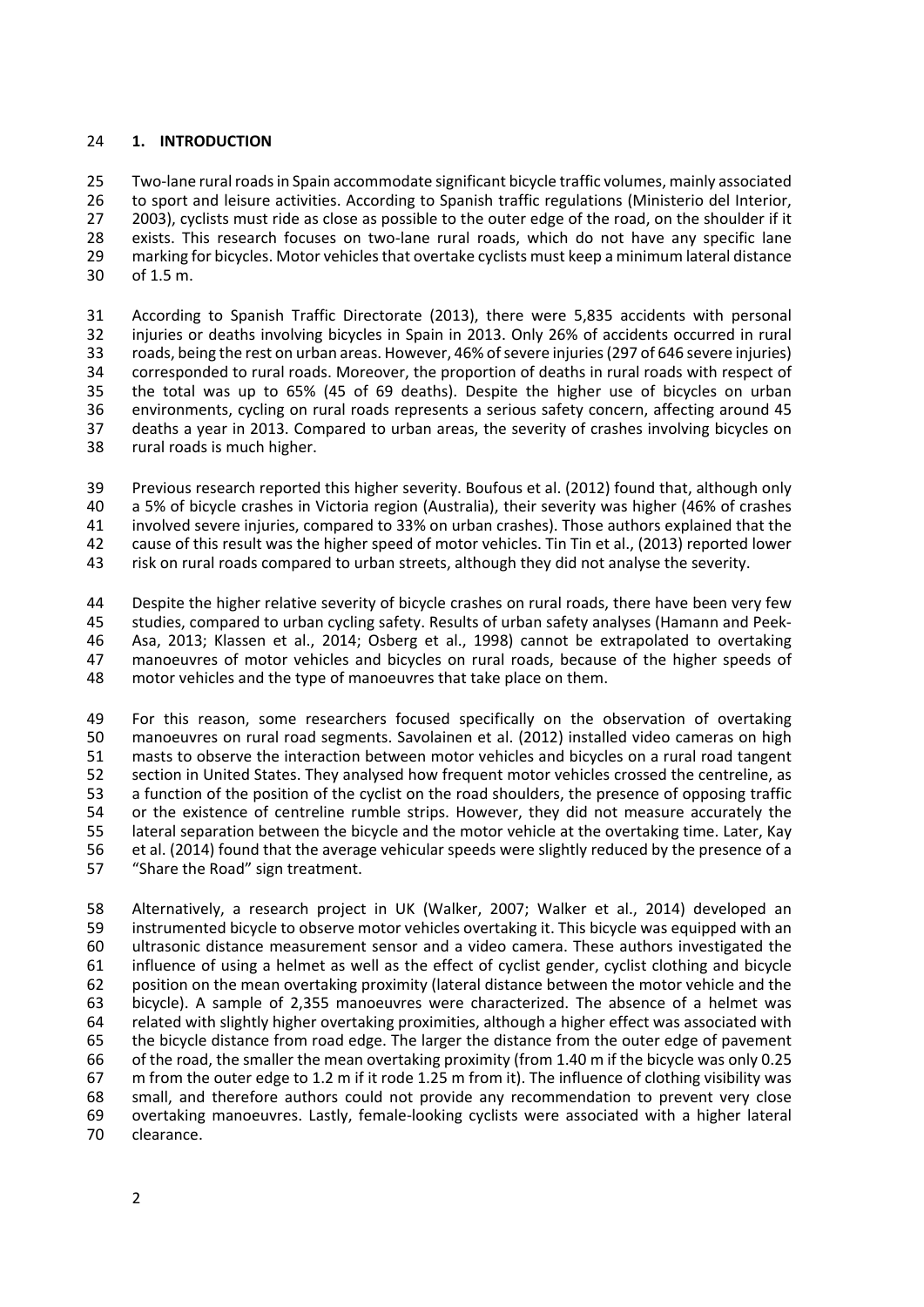Chapman and Noyce (2012) used also an instrumented bicycle to observe overtaking 72 manoeuvres on two-lane rural roads. This bicycle was equipped with two cameras and an ultrasonic sensor to measure the distance to the overtaking vehicles. Observing 1,151 74 manoeuvres the authors investigated the effect of motor vehicle type and existence of shoulder<br>75 in centreline violations. Those violations were more frequent on highways without paved in centreline violations. Those violations were more frequent on highways without paved shoulders, which might be related with the necessity of keeping the same lateral distance, but 77 on a narrower road. The violations of the 3 feet (1 m) lateral distance between motor vehicle and bicycle (named lateral clearance) were very rare. The study did not analyse the frequency distribution of the lateral clearance.

80 Love et al. (2012) studied the compliance of the three-foot (1 m) lateral separation regulation in 81 Baltimore, Maryland. They also used an instrumented bicycle equipped with video-cameras, and measured only the lateral distance from video images. They evaluated the proportion of motor vehicles that kept that distance, although all the experiment took place on urban streets.

84 The above-cited studies only considered the overtaking proximity or distance between motor vehicle and bicycle. However, a previous study of this paper authors (García et al., 2015) used a highly instrumented bicycle to measure the speed of motor vehicles and the lateral distance during overtaking. The study was carried out in 7 road segments with different lane and shoulder widths. The main findings were that the lateral distance (and obviously the compliance of the 1.5 m criterion) decreased on narrow roads.

 Although most of previous research did not measure or analysed the speed of motor vehicles in 91 relation with the lateral distance, Ata and Langlois (2011) identified the collision risk as the<br>92 combination of two factors: common space occupancy and aerodynamic effect of trucks or 92 combination of two factors: common space occupancy and aerodynamic effect of trucks or<br>93 buses overtaking a cyclist. The effect of aerodynamic forces depended on both the lateral 93 buses overtaking a cyclist. The effect of aerodynamic forces depended on both the lateral<br>94 distance and the speed of the motor vehicle. These results showed that different combinations distance and the speed of the motor vehicle. These results showed that different combinations of speed and clearance generated the same aerodynamic forces. According to Ata and Langlois (2011), the aerodynamic force increased with speed and decreased with lateral distance. It is zero for distances over approximately 3 m. Noger et al. (2005) presented a similar result, calculating the lateral force according to the equation 1.

$$
F_y = \frac{1}{2} \rho S V^2 C_y \tag{1}
$$

| 99 | Where: |
|----|--------|
|----|--------|

- 100 Fy: lateral force.
- 101 *ρ*: air density.
- 102 *V*: speed of the overtaking vehicle.
- 103 *S*: frontal area of the overtaking vehicle.
- 104 *Cy*: dimensionless coefficient, which decrease with lateral distance.

 Other studies (Corin et al., 2008; Noger et al., 2005; Uystepruyst and Krajnović, 2013) investigated aerodynamic forces between overtaking and overtaken vehicles. Their results also stated that aerodynamic forces are proportional to the square of the overtaking vehicle speed and decrease with lateral clearance. They only focused on overtaking between motor vehicles, and therefore, the results cannot be easily applied to bicycles. Only Kato et al. (1981) investigated the overtaking involving bicycles using experimental and numerical tests. However, this study only analysed the evolution of aerodynamic forces during a controlled manoeuvre, without testing the influence of speed or distance between the interacting bodies.

 Lastly, cyclists risk perception of motor vehicles overtaking them on rural roads has not been researched. On the contrary, some studies focused on this variable on urban environments, 115 measuring it using 5 or 10-point scales. Winters et al. (2012) found that perceived risk affected route choice, after interviewing a sample of cyclists on different routes. Parkin et al. (2007)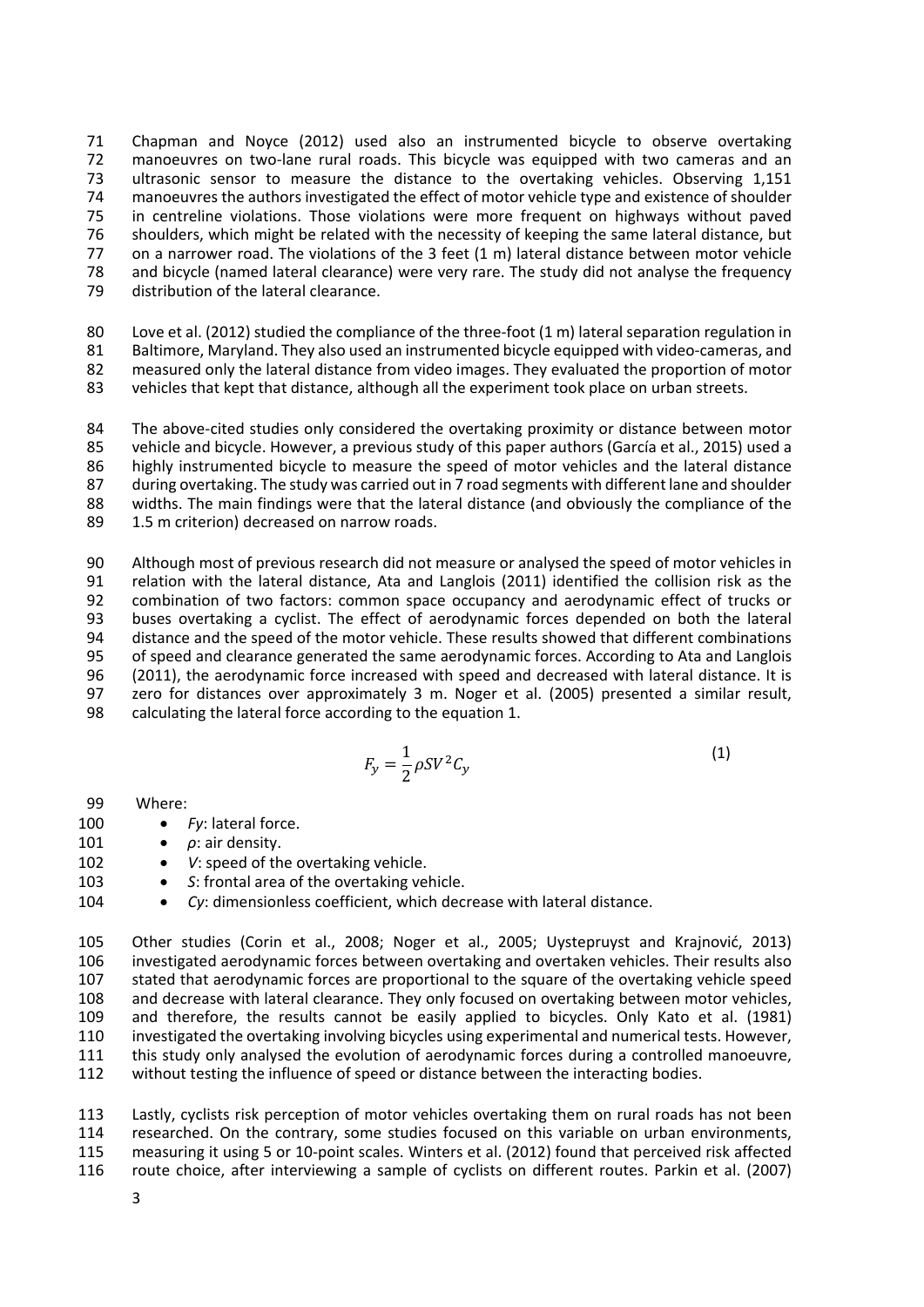compared perceived risk with bicycle infrastructure and its acceptability. They interview cyclists that observed video clips recorded from a moving bicycle. However, the variables that affect urban cycling could be very different from those related with sport and leisure cycling on two 120 lane rural roads. On urban roads, the presence of signalized intersections, parked cars or 121 separated tracks is crucial. but these factors are not present (or are less frequent) on two-lane separated tracks is crucial, but these factors are not present (or are less frequent) on two-lane rural roads.

 Previous research on motor vehicle overtaking bicycles on rural roads has been centred on the study of lateral clearance (Chapman and Noyce, 2012; García et al., 2015; Walker, 2007; Walker et al., 2014), being speed of motor vehicles not measured or analysed. However, there are evidences of the relationship among these variables. On the one hand, speed is a significant factor of aerodynamic forces between overtaken an overtaking vehicles(Ata and Langlois, 2011; Noger et al., 2005), on the other hand, it might be associated with the higher severity of rural bicycle crashes (Boufous et al., 2012; Spanish Traffic Directorate, 2013). The contribution of this paper, in comparison with previous research, was the simultaneous characterization of lateral clearance, motor vehicle speed and rider's subjective risk perception of overtaking process.

## **2. OBJECTIVES AND HYPOTHESES**

 The aim of this paper was the analysis of compliance and adequacy of the 1.5 m lateral distance criterion with respect of objective and subjective risk measures. The study had the following objectives:

- 136 Compare the effect of lateral clearance and overtaking vehicle speed (and their combination, in terms of aerodynamic forces) with a rider's subjective and relative risk perception on the different road segments.
- 139 Analysis of the compliance and adequacy of lateral clearance based criteria.
- 140 Analysis of the effect of bicycle type, road alignment and presence of opposing traffic.

 The initial hypothesis of this research was that both lateral clearance and overtaking vehicle 142 speed affect the subjective perception of each road segment. The higher the lateral clearance and the lower the speed, the safer the rider perception. This agrees with aerodynamic forces between overtaking and overtaken vehicles. Besides, a higher proportion of heavy vehicles may 145 affect the perception of risk. Consequently, the distance-based criterion would not be associated with consistent perceived risk levels.

#### **3. METHODOLOGY**

 The observation of overtaking manoeuvres was carried out using an instrumented bicycle. A professional cyclist rode the bicycle on seven rural road segments, resulting in the characterization of each motor vehicle overtaking manoeuvre (García et al., 2015).

#### **3.1. Instrumented bicycle**

 This research started with the development of a new, versatile, instrumented bicycle (Figure 1). The bicycle wasinstalled with three video camerasto record information on cyclist environment. 154 A front-view camera facilitated the detection of opposing vehicles. A rear-view high definition camera observed the overtaking vehicle approach. The third camera recorded cyclist's left side to observe in detail the overtaking manoeuvre. A 10 Hz GPS tracker continuously registered the position of the instrumented bicycle along the road segment. Video and GPS data were stored in a Racelogic VBOX data logger.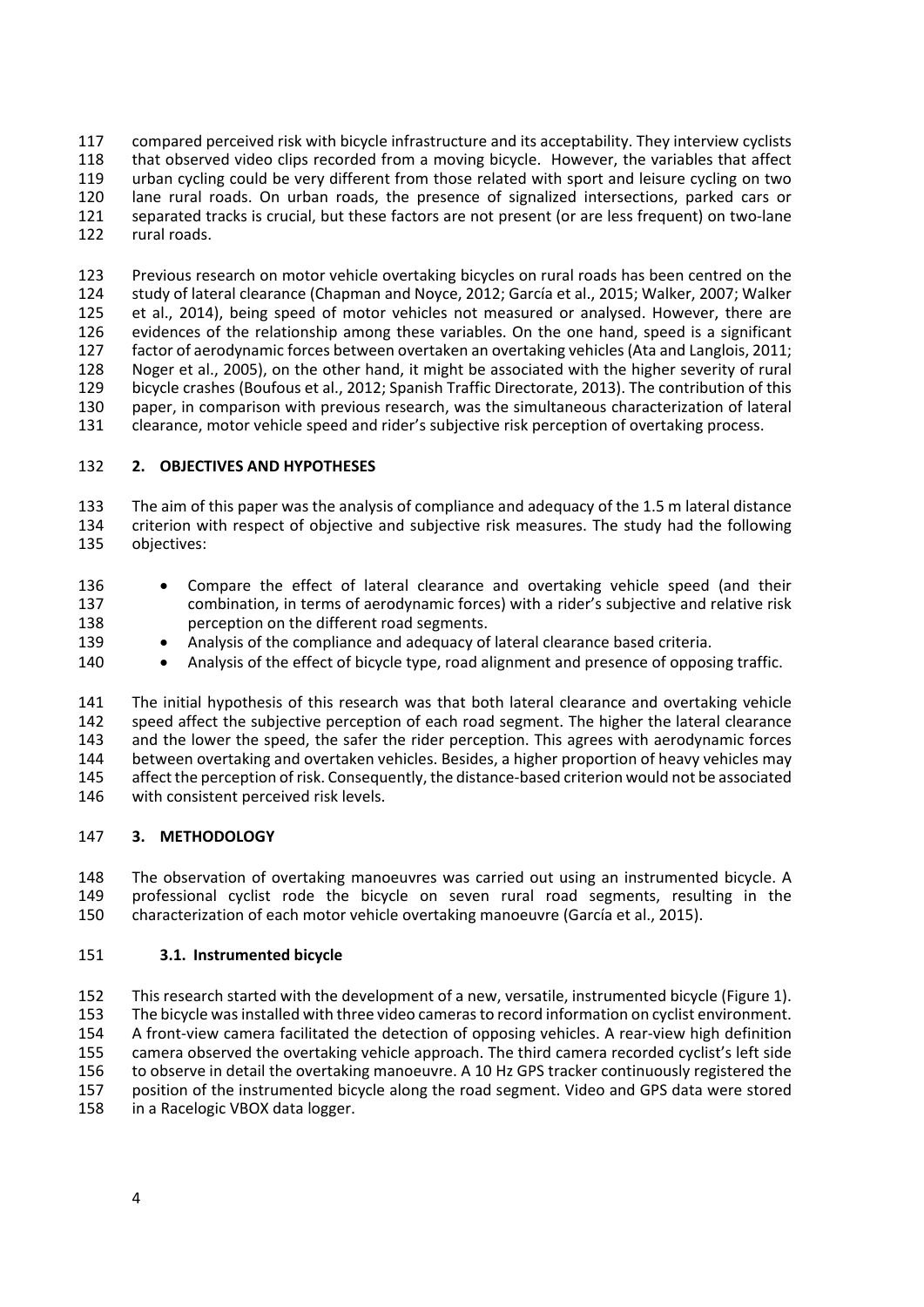



Figure 1. Instrumented bicycle

 Besides, a Laser Technology Inc. T100 laser system measured the speed of overtaking vehicles. It consisted of a couple of laser rangefinders, perpendicular to bicycle axis, one of them in the front part of the bicycle and the other in the rear (Figure 2). The sensor provides the relative speed of the overtaking vehicle, after computing the time interval between the measurements of the two rangefinders. Additionally, two Laser Technology Inc. S200 rangefinders measured 166 the lateral distance to the overtaking vehicle body. The measure was averaged between both sensors to get a more reliable value. A laptop connected to the laser sensors stored the data with a frequency of 12 Hz. Two 12 V DC batteries provided power supply during the experiment.



 

Figure 2. Field study layout

 A laser pointer installed on the bicycle handlebar was oriented to the lateral marking in order to facilitate the rider to keep constant his lateral position.

Almost all the equipment wasrelatively small and was contained in a box attached to the bicycle

- frame. Laser sensors and small video cameras were installed in two small luggage racks. All the
- equipment was mounted in two different bicycles, a racing bicycle and a mountain‐bike.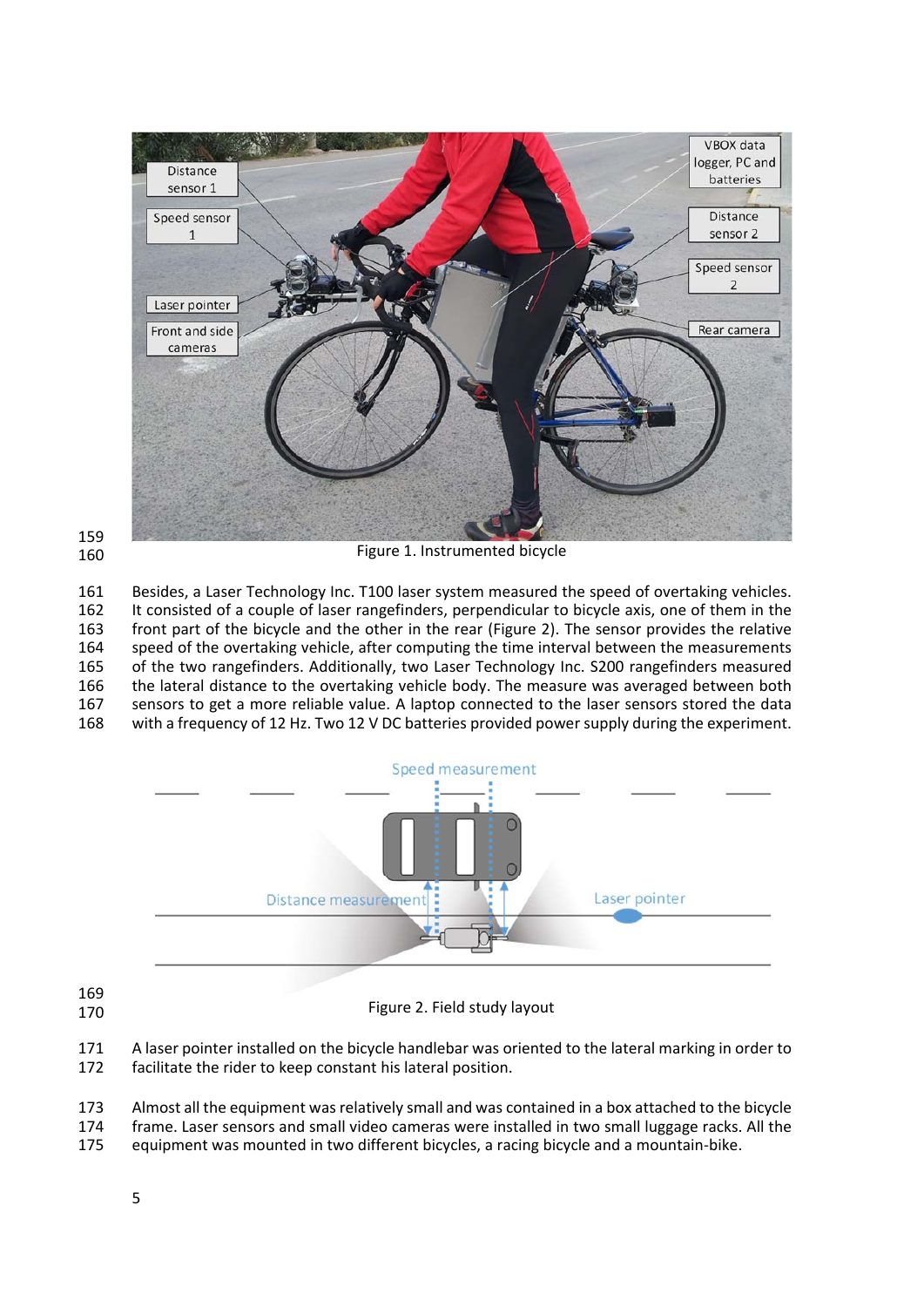#### **3.2. Data collection**

177 The data collection was conducted on seven two-lane rural road segments, as seen in Table 1. 178 Each segment was observed twice: the first day with an instrumented mountain-bike and the second with a racing instrumented bicycle, using the same equipment and configuration described above.

 All data collection took place on weekdays, good weather conditions and dry pavement. During data collection, only one professional cyclist rode the instrumented bicycle. The bicycle speed was set within the range 15‐25 km/h.

 The lateral position adopted by the instrumented bicycle rider was the centre of the paved shoulder (or as close as to the outer edge if it did not exist).

| <b>Site</b>    | Road          | AADT<br>(veh) | Lane<br>width | Shoulder<br>Length<br>width<br>(km)<br>(m) |     | Overtaking manoeuvres |         |
|----------------|---------------|---------------|---------------|--------------------------------------------|-----|-----------------------|---------|
|                |               |               |               |                                            |     | Mountain-             | Racing  |
|                |               |               | (m)           |                                            |     | bike                  | bicycle |
|                | CV-3005       | 2,635         | 3.50          | 1.50                                       | 1.2 | 184                   | 86      |
| 2              | CV-315        | 7,935         | 3.15          | 2.50                                       | 5.0 | 182                   | 189     |
| 3              | CV-376        | 4,437         | 3.25          | 0.50                                       | 6.5 | 105                   | 98      |
| 4              | CV-310        | 6.416         | 3.15          | 1.50                                       | 5.3 | 232                   | 261     |
| 5              | CV-333        | 4,053         | 3.05          | 1.10                                       | 5.5 | 156                   | 153     |
| 6              | <b>CV-405</b> | 14,800        | 3.50          | 1.00                                       | 7.3 | 529                   | 529     |
| $\overline{7}$ | $N-225$       | 5,412         | 3.50          | 1.50                                       | 7.0 | 172                   | 74      |

 The selection of the road segments covered a wide range of geometric characteristics, including various lane widths, shoulder widths, rolling and flat terrain. Besides, the segments covered various traffic volumes, being the average annual daily traffic (*AADT*) between 2,635 and 14,800 vehicles.

 During the experiment, the bicycles rode roundtrips on the selected segments. The total distance travelled was 341 km for the mountain bike and 306 km for the racing bicycle, during 17:00 h and 14:30 h, respectively. Up to 2,950 overtaking manoeuvres were observed, being around 50% observed from the mountain bike and 50% from the racing bicycle.

 Based on the collected sample size, it was verified that maximum estimation error for the calculation of mean lateral clearance and mean speed (see definitions below) was in almost all cases under 5%.

#### **3.3. Data reduction**

201 After data collection, the laser measurement device T100 provided the timestamp of each 202 vehicle that overtook (or crossed) the instrumented bicycle during data collection. At every overtaking or crossing event, the distance measurement devices S200 obtained the distance between the bicycle axis and the motor vehicle body (named *d*). Additionally, the GPS data provided the geographic coordinates of every event and the bicycle speed (*Vb*). Geographic coordinates were converted to the road specific reference system (Station and direction).

Table 1. Study road segments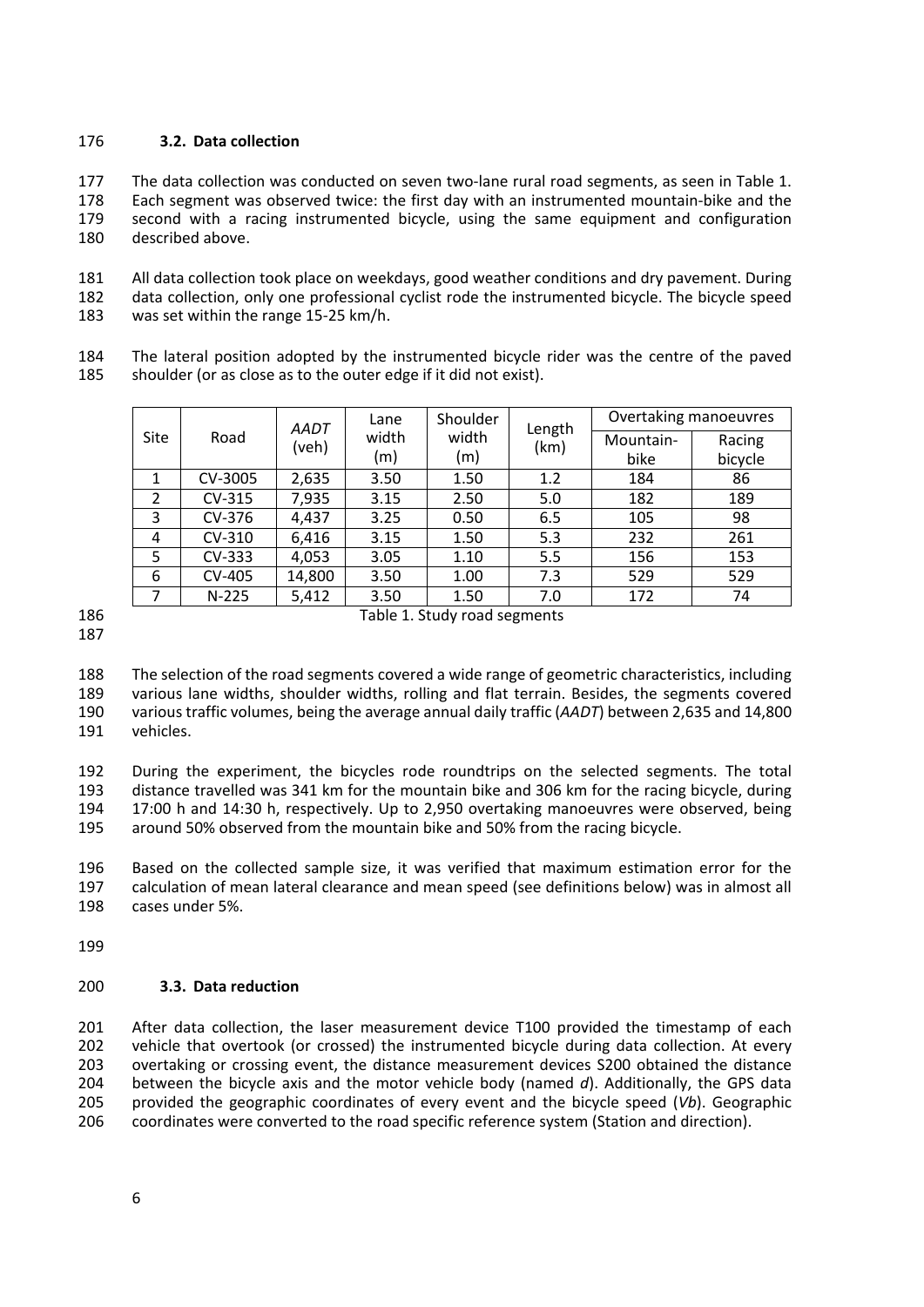207 By filtering all the registered data considering the value of distance d, overtaking (a vehicle travelling in the same direction) or crossing events(a vehicle travelling in the opposing direction) were separated. This classification was verified by checking in the video recording every 210 manoeuvre. At the same time, the observation of the video facilitated the characterization of 211 the following variables: the following variables:

- 212 Overtaking vehicle category: sedan, van, truck, bus, etc. This classification was aggregated to four different types, according to vehicle size (because of the potential effect of aerodynamic forces). Motorcycles were not detected by laser sensor. Taken 215 into account their lower volume as well as their lower frequency, they have not been<br>216 considered in the study: considered in the study:
- o Passenger car.
- o Small van or SUV.
- o Large van.
- o Truck or bus.
- 221 Overtaking vehicle crosses thee centreline (binary variable)
- 222 Overtaking vehicle left lane occupation time (s), in case previous variable were positive.
- After that, the following overtaking dynamic variables were characterized:
- Bicycle speed: *Vb*.
- **•** Relative speed: *dV* (directly from laser speed measurement device).
- 226 Motor vehicle speed:  $Vv = Vb + dV$ .
- Lateral spacing: directly from distance measurement device, *d*.
- 228 · Lateral clearance:
- 
- o *c* = *d half handlebar width side mirror width*, for light vehicles and small 230 trucks.
- o *c = d half handlebar width*, for large trucks.
- The Figure 3 shows the main distance and speed variables.



 

Figure 3. Lateral distance and speed‐related variables

 The definition of two different measures may account for the two different safety issues associated with motor vehicle overtaking, according to Ata and Langlois (2011). Firstly, lateral spacing represents the distance to the motor vehicle body and may correspond to the aerodynamic effect. Secondly, the lateral clearance is the physical space available between the motor vehicle and the bicycle, and may correspond to the collision risk.

240 Based on the relationship between lateral forces, lateral distance, speed of the overtaking<br>241 vehicle, and size of the overtaking vehicle, six alternative variables were calculated for each vehicle, and size of the overtaking vehicle, six alternative variables were calculated for each single overtaking manoeuvre. The objective of calculating these variables was the study of the combined effect of clearance and speed. Because of the absence of information about Cy and ρ (from Equation 1) the proposed values do not represent forces, although they may be proportional to them. The following list shows the six alternative variables: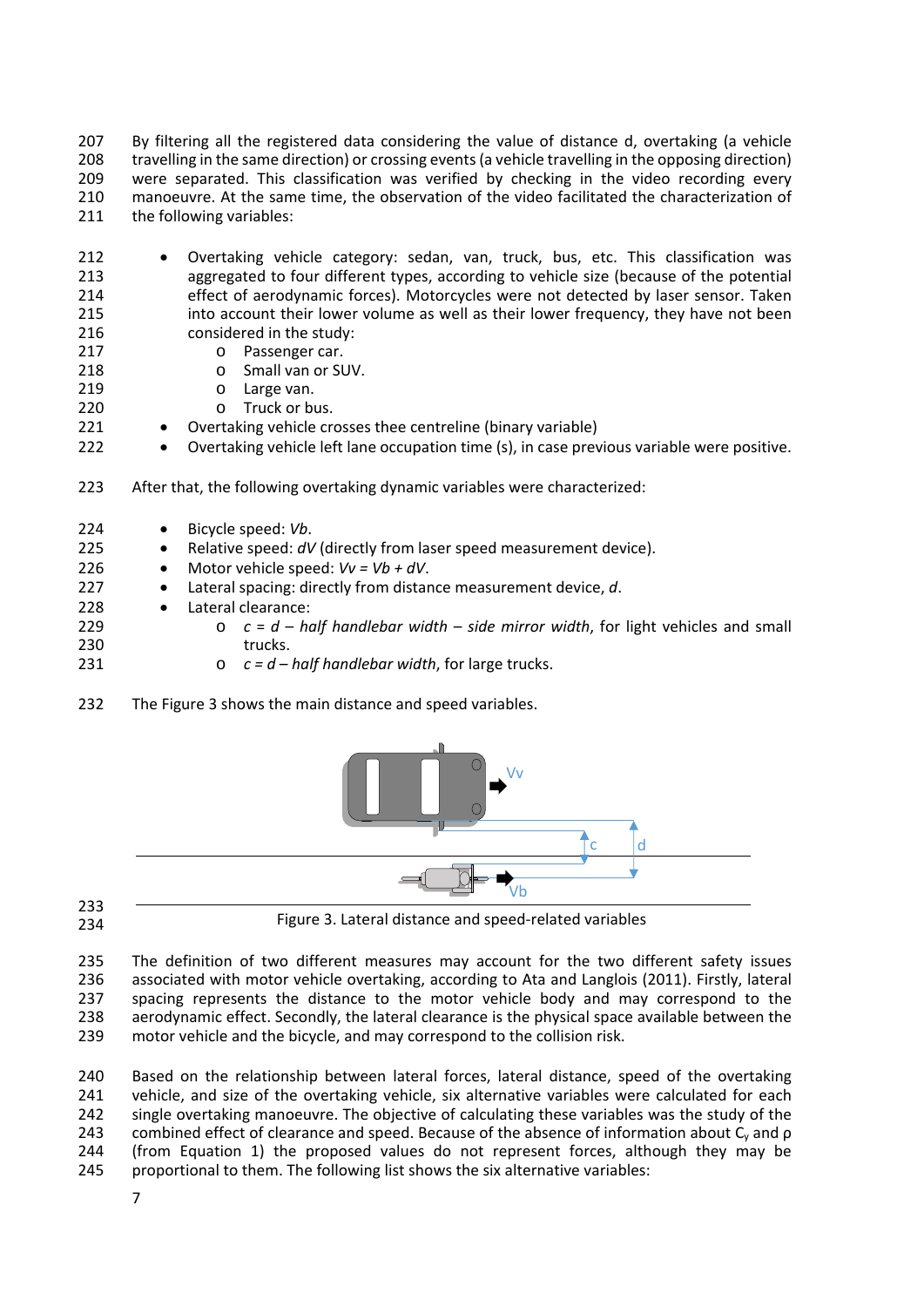- 246  $Vv^2/d$ .
- *Vv2 ∙ (3‐d)*, based on Queensland (Australia) regulations (Quensland Government Department of Transport and Main Roads, 2004) as well as to Noger et al. (2005).
- *Vv2 /d ∙ Frontal area*.
- *Vv2 /d ∙ Side area*.
- *Vv2 ∙ (3‐d) ∙ Frontal area*.
- *Vv2 ∙ (3‐d) ∙ Side area*.
- Where:
- 254 *Vv* is the speed of the vehicle in m/s.
- **•** *d* is the lateral spacing in m.
- 256 . Areas are in  $m^2$ . Different values of side area and frontal area were assigned to each vehicle category, according to their average sizes.

 Besides, after data collection, the cyclist was interviewed in order to characterize his subjective perception of the road segment, compared to other data collection sites. This facilitated the evaluation of the perceived risk of each data collection site in relation to the other ones, which 261 was reviewed after adding each new location. The following open-response questions were asked to the cyclist after each session:

- 263 Describe subjective feeling about risk perception.
- **•** Identify the most critical factors: narrow lanes, heavy vehicles, speed, etc.
- 265 Rank this location from 1 to 5, comparing it to the previous ones.

266 According to this, a ranking of locations was established, from 1 (the one perceived as safest) to 267 5 (the one perceived as most dangerous) (Table 2). It should be taken into account that this 267 5 (the one perceived as most dangerous) (Table 2). It should be taken into account that this 268 ranking is a subjective and relative classification, as it depended only on one cyclists.

ranking is a subjective and relative classification, as it depended only on one cyclists.

| Site | Road    | <b>Risk Ranking</b> |  |
|------|---------|---------------------|--|
|      | CV-3005 |                     |  |
|      | CV-315  |                     |  |
|      | CV-376  |                     |  |
|      | CV-310  |                     |  |
|      | CV-333  |                     |  |
|      | CV-405  |                     |  |
|      | $N-225$ |                     |  |

Table 2. Subjective risk perception ranking

271 The presence of only one cyclist limited partially the validity of the risk evaluation, because there is not an absolute value of perceived risk. Relative differences between locations can still reasonably understood, though. On the contrary, the main advantage of having one cyclist was 274 the possibility of using such highly instrumented bicycle on various road segments, obtaining a 275 repeated measurement avoiding possible inter-individual differences between different cyclists.

## **4. RESULTS**

278 The first objective of this paper was to compare the lateral distance (either spacing or clearance) and motor vehicle speed with the subjective risk perception. Analysing this relation, the results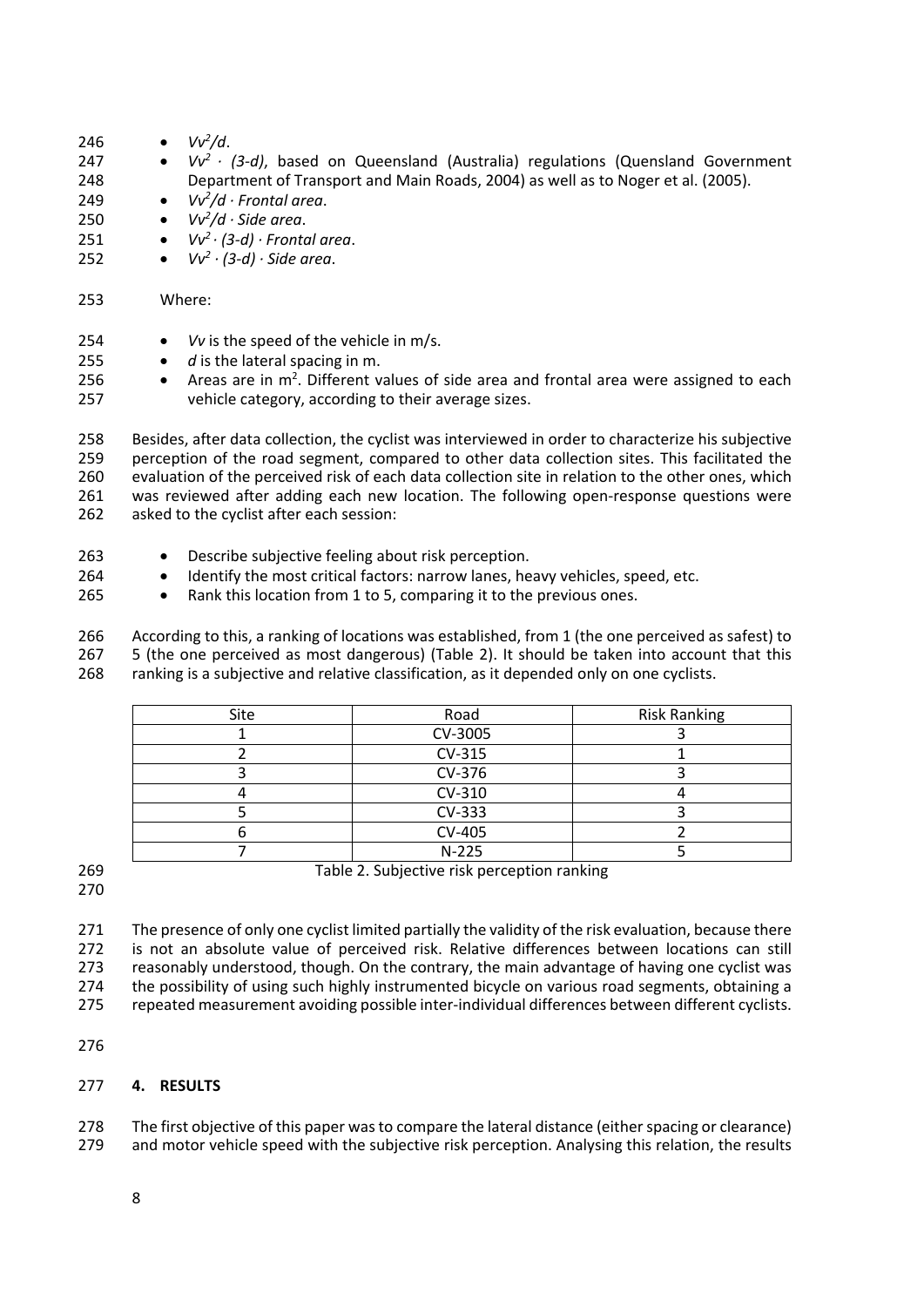might indicate which variable (or which combination of variables) has the most significant impact on the perception of risk.

#### **4.1. Subjective risk perception, speed and clearance**

 In order to achieve this result, the value of different dynamic variables for every risk perception levels was studied. Figure 4 shows the box‐plot of the variables for each subjective risk level. The sample of every registered overtaking manoeuvre is plotted here. The factor plotted in the horizontal axis is the subjective risk perception (ranking from 1 to 5) and the dependent variable 287 in the vertical axis is either the lateral clearance, spacing, or speed or a combination of variables, 288 as specified in each sub-figure.

 As can be seen in Figure 4, the relationship between risk perception and lateral distance (or lateral clearance) was unclear, as some locations which presented higher distances and clearances were associated with higher perceived risk levels. Specifically, the locations with 292 lower risk perception (level 1) had a statistically significantly shorter spacing (or clearance), but<br>293 locations with higher risk perception (level 5) presented a statistically significant higher spacing locations with higher risk perception (level 5) presented a statistically significant higher spacing (or clearance) compared to the previous risk level (level 4). Moreover, the influence of speed at levels 1 to 4 was not logical, because locations with risk level 4 had significantly lower speed (or 296 relative speed) than locations with level 3. The risk level 5 did correspond with higher speeds, though.



 Figure 4. Analysis of the differences on lateral distance and speed among subjective risk perception levels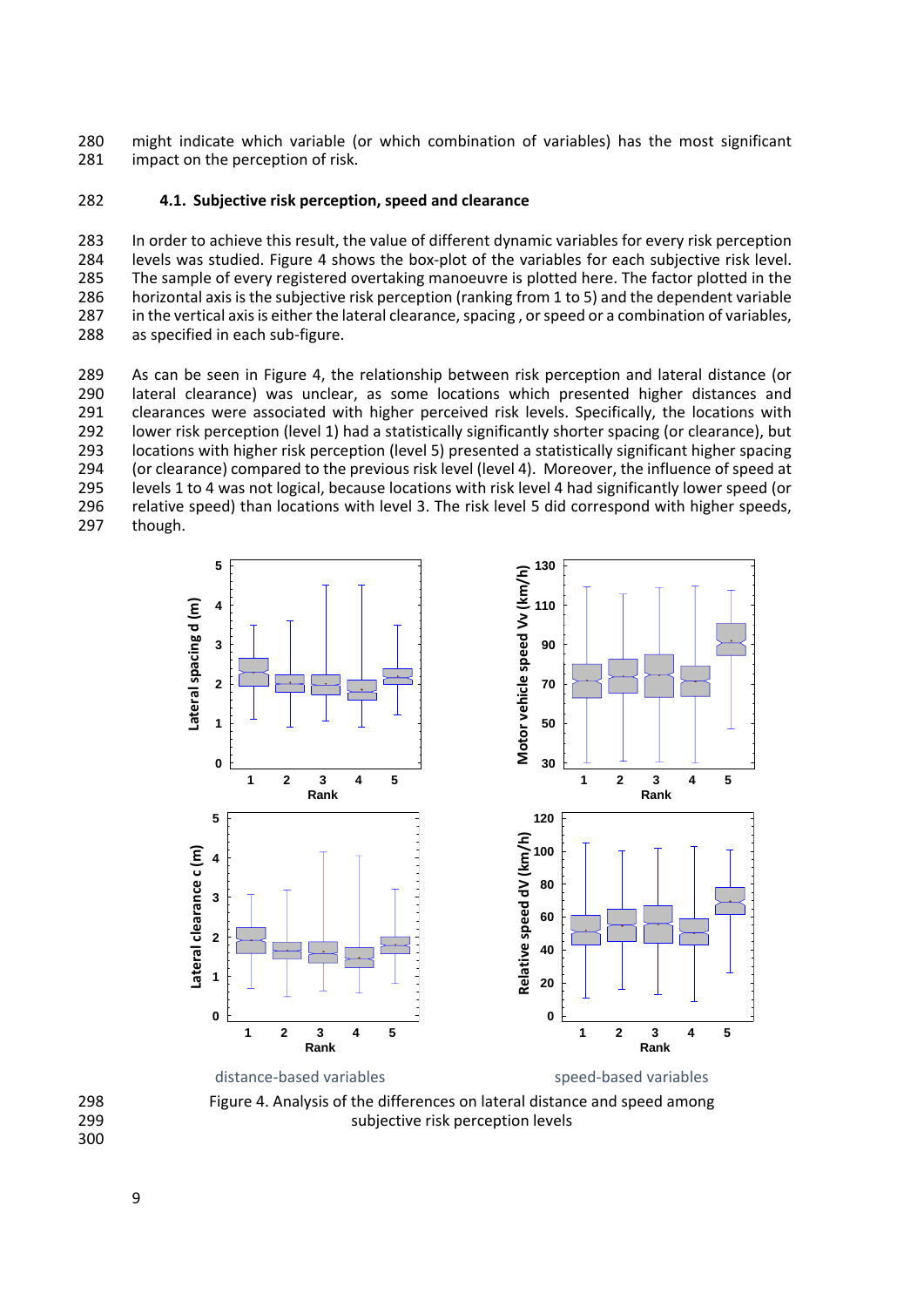301 Additionally, the Figure 5 shows the percent of heavy vehicles (trucks or buses) that overtook 302 the bicycle on each road segment. As can be seen, the most dangerous perceived risk level also 303 corresponded to a significantly higher percent of heavy vehicles.

304



305 306 Figure 5. Analysis of the percent of heavy vehicles among different risk perception levels

 From the previous analysis, the subjective risk perception might be related to lateral distance, speed and proportion of heavy vehicles. However, the individual effect of each variable was not evident. For this reason, the following analysis focused on the definition of alternative variable 310 that combine the effect of distance, speed and size of the vehicle. According to the initial<br>311 hypothesis, the aerodynamic forces between overtaking and overtaken vehicles may explain the hypothesis, the aerodynamic forces between overtaking and overtaken vehicles may explain the subjective risk perception.

313 The relationship between the dynamic (or aerodynamic variable) and the subjective risk<br>314 perception of the previous variables is presented in Figure 6. LSD-intervals are plotted for each perception of the previous variables is presented in Figure 6. LSD-intervals are plotted for each 315 variable to show the tendencies. However, as the proposed variables did not come, in general, 316 from normal distributions, the non-parametric Kruskall-Wallis test was used to compare the 317 medians instead of the means.

 As can be seen, the consideration of the different combinations of variables showed a more strong relationship between subjective risk perception and average dynamic characteristics of 320 the overtaking manoeuvres. With considering the relationship of  $V^2/d$ , there are still some cases where level 4 would have less dynamic (or aerodynamic) effect than level 3. However, using the relationship *V2* 322 *∙ (3‐d)*, as recommended by Ata and Langlois (Ata and Langlois, 2011) and Noger et al. (Noger et al., 2005), the aerodynamic effect increases with risk ranking.

324 The Kruskall-Wallis test checked the null hypothesis that the medians within each of the five 325 levels were the same. The results showed that there were statistically different medians at the 326 95% confidence levels. In all cases, there were differences between level 1 and the rest, and between level 5 and the rest. Only with the relationship  $V^2 \cdot (3-d)$  additional differences between<br>328 *∂* levels 2 and 4 were also found. levels 2 and 4 were also found.

329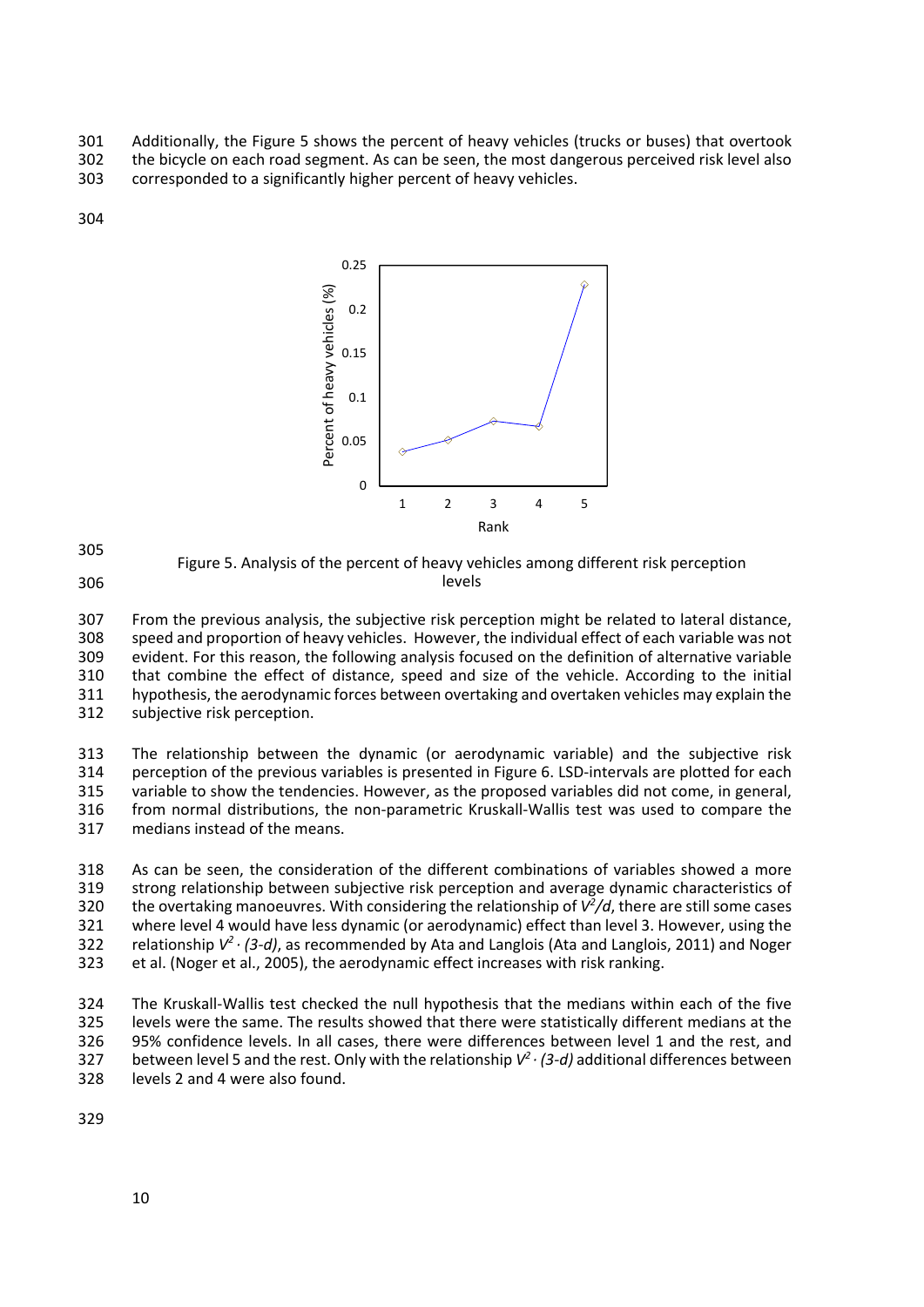



the different risk perception levels

## **4.2. Overtaking standards**

 The second objective of the paper was to analyse the compliance of the lateral distance based criterion, as well as the assessment of their adequacy, based also on subjective risk perception.

 As stated in the introduction, the current standard in Spain, as well as in many other countries had a 9% of noncompliance in terms of lateral spacing, increasing to a 36% of noncompliance in

terms of lateral clearance.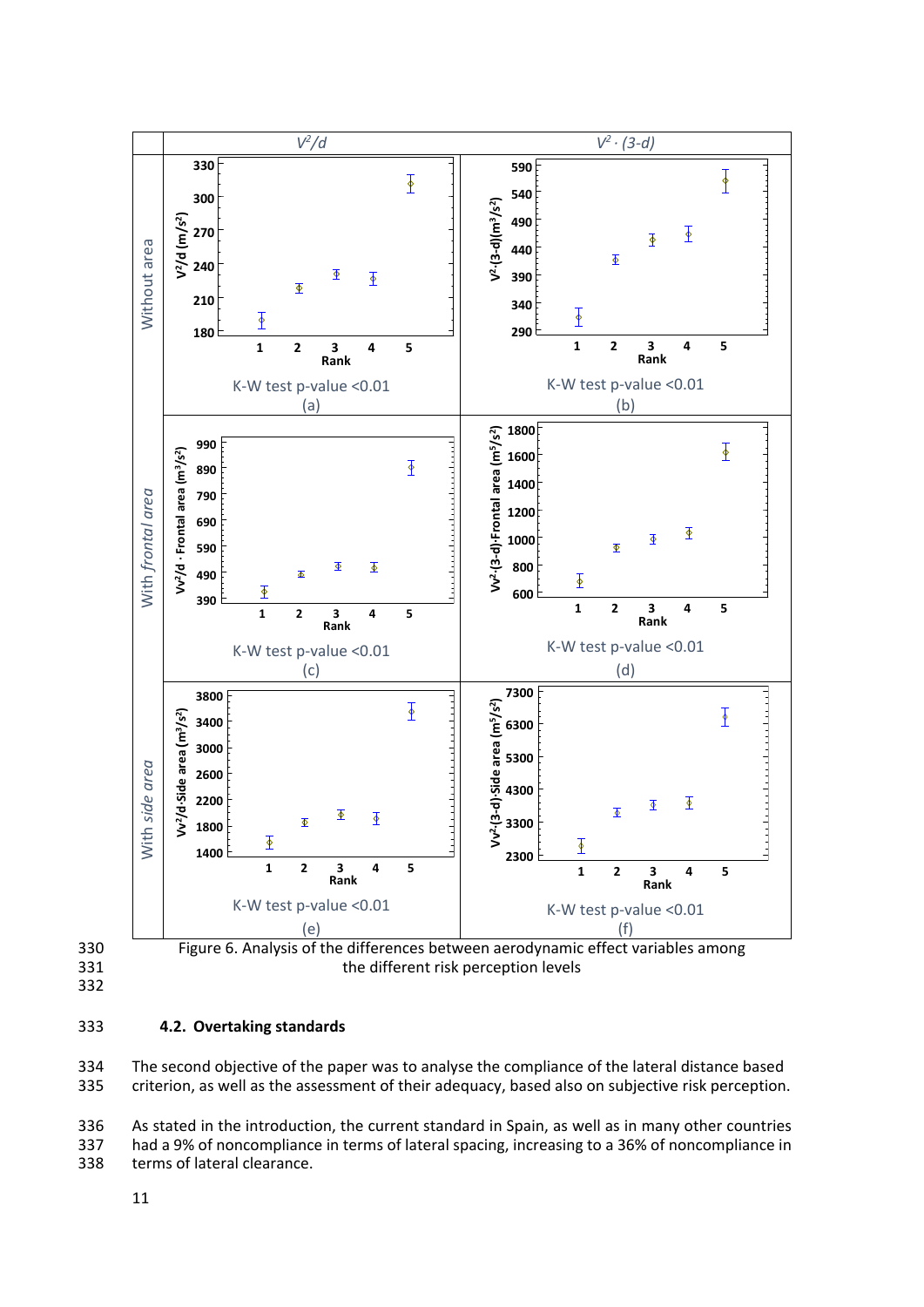Besides, based on the results of Figure 6, the Figure 7 shows the values of the variable  $Vv^2 \cdot (3-1)$ *d*) for different combinations of speed and lateral distance. This would result in an increasing 341 risk with speed. These values are compared with the 1.5 m lateral separation standard, showing<br>342 that it did not provided enough safety at locations with higher mean overtaking speeds.

that it did not provided enough safety at locations with higher mean overtaking speeds.



**Figure 7. Lateral distance-based standard** 

Besides, Figure 8 shows the average value of *Vv<sup>2</sup> · (3-d)* for locations with subjective risk 1347 *•* perception equal to 1, 3 and 5 (as an example). By establishing a target perceived risk level, a perception equal to 1, 3 and 5 (as an example). By establishing a target perceived risk level, a different lateral separation is required at each speed level. According to the Figure 9, the safest perceived level is achieved at 1.5 m at 50 km/h, but it is needed up to 2.75 m at 120 km/h. If the regulation were set as a variable lateral separation (i.e. to ensure a target perceived risk of 1, the safest, at all locations), depending on the speed, the percentage of non‐compliance would have been 44% on the observed sample.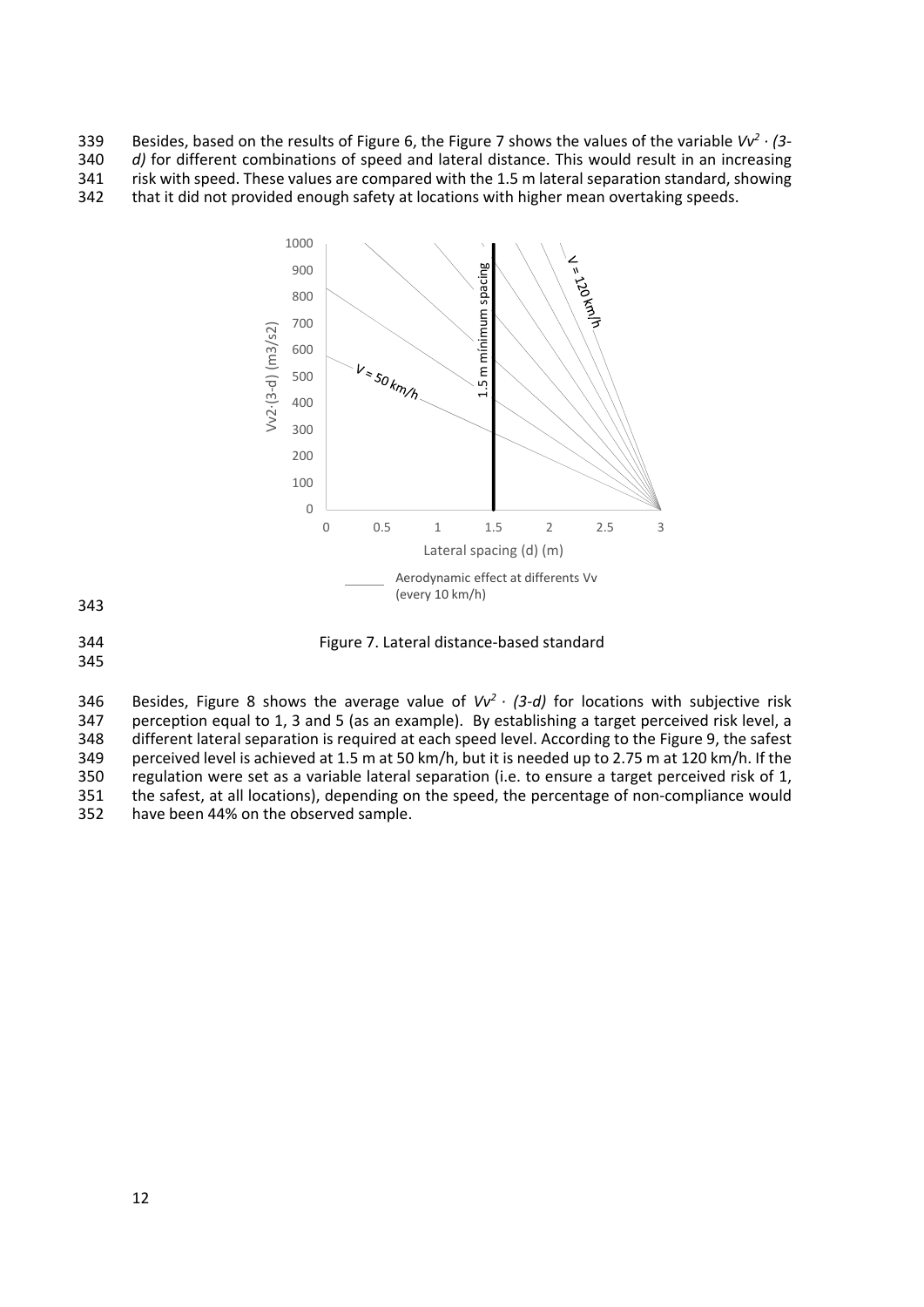

358

359 Besides, as seen in Figure 9, if the presence of heavy vehicle is significant, it should be noted<br>360 that the aerodynamic effect would be much higher, and the minimum lateral separation should 360 that the aerodynamic effect would be much higher, and the minimum lateral separation should<br>361 be increased to obtain the same perceived risk level. Bicycle type, road and traffic

be increased to obtain the same perceived risk level. Bicycle type, road and traffic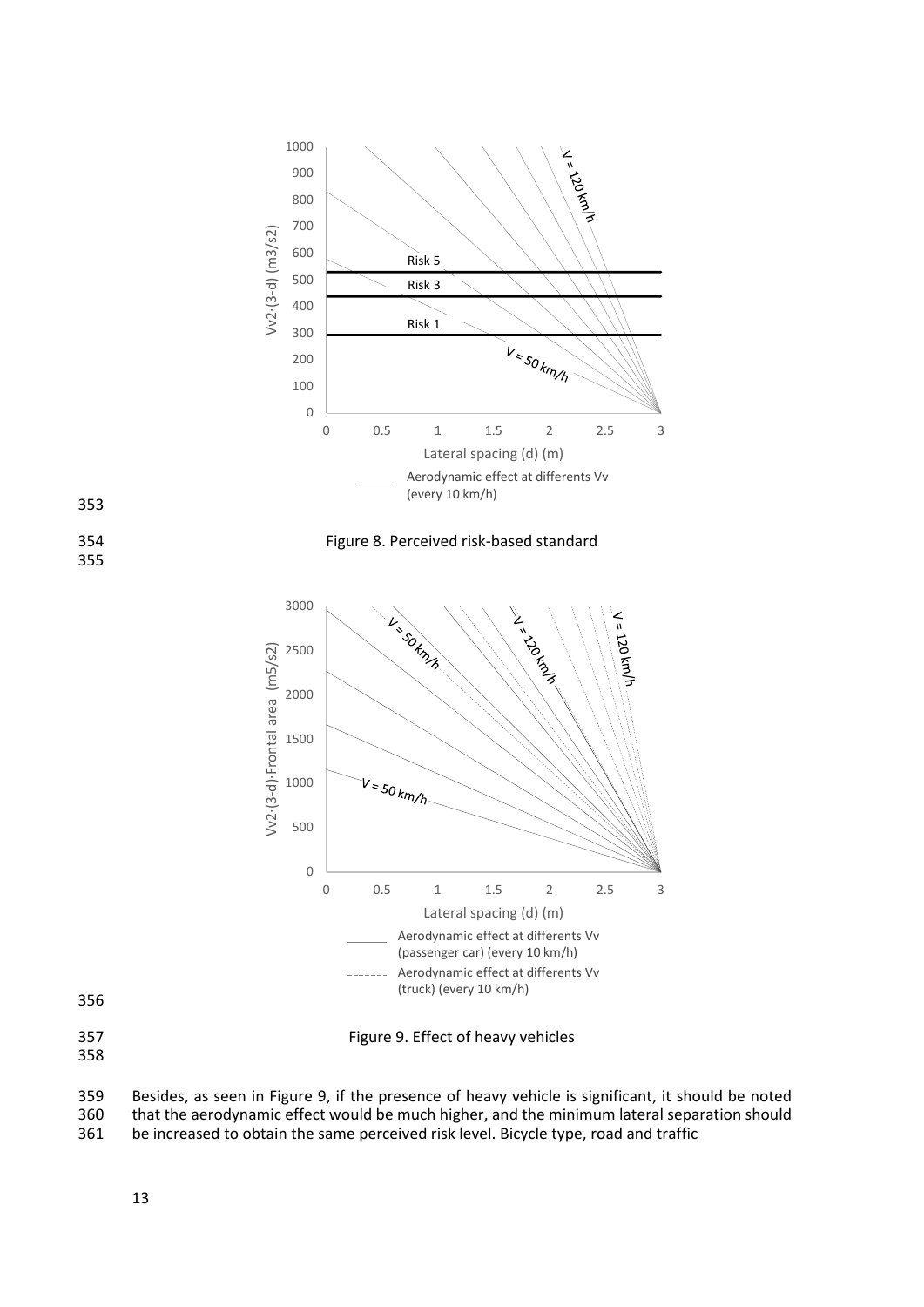The effect of additional factors on the selected variable *Vv<sup>2</sup> · (3-d)* was also analysed. Figure 10 shows the influence of bicycle type, road alignment and presence of opposing vehicles on the 364 *•* value of *Vv<sup>2</sup> · (3-d)*. The Kruskall-Wallis test compared the medians for each level factor. The results showed a reduced but significant effect of bicycle type (being the median of  $V^2 \cdot (3-d)$ <br>366 ⋅ slightly lower if the overtaken bicycle was a mountain-bike). This might be associated with the slightly lower if the overtaken bicycle was a mountain-bike). This might be associated with the lower lateral spacing d if a racing bicycle was overtaken (the mean of d was 15 cm lower on racing bicycle, being 1.96 m and 2.11 m respectively).

In relation to road alignment, the median of *V2 ∙ (3‐d)* was significantly higher for tangent sections, compared to curves. Both lateral spacing and speed were higher on tangent sections.

The effect of the presence of opposing vehicles on *V<sup>2</sup> · (3-d)* was not significant. The lateral 372 spacing d was lower in presence of opposing vehicles (the mean of d was 9 cm lower, being 1.98 spacing d was lower in presence of opposing vehicles (the mean of d was 9 cm lower, being 1.98 m and 2.07 m respectively). However, the speed of motor vehicles was reduced in presence of opposing vehicles (the mean of *Vv* was 3.5 km/h lower, being 74.1 km/h and 77.6 km/h in presence and in absence of opposing vehicles, respectively).



Figure 10. Effect of bicycle type, road alignment and opposing vehicle

## **5. DISCUSSION**

 The results of this paper have been compared to previous work. However, the number of variables considered in this study is much higher, including the speed of overtaking vehicles as well as the subjective risk perception differences among highways. Taking into account the potential importance of the speed of motor vehicles in overtaking manoeuvres, the developed data collection system improved significantly on previous research carried out on two‐lane highways (Chapman and Noyce, 2012; Walker, 2007).

386 According to Walker (2007), heavy vehicles (trucks or buses) kept a lower clearance, being the<br>387 overtaking unsafe. This is in agreement with present results. Besides, the present research also overtaking unsafe. This is in agreement with present results. Besides, the present research also showed that the effect of bicycle type was also significant. Chapman and Noyce (2012) observed an average overtaking lateral spacing of 6.3 feet (1.92 m), concluding that most of vehicles overtook keeping a distance over the minimum 3 feet requirement. They stated that, contrary to cyclists' opinion, most of drivers kept sufficient lateral distance, being the manoeuvres safe. However, those authors did not analyse the speed of motor vehicles, which had a significant impact on risk perception, as this research has found.

394 Most countries regulate the overtaking of bicycles on two-lane rural road by establishing a minimum lateral separation between the motor vehicle and the bicycle. Generally, this lateral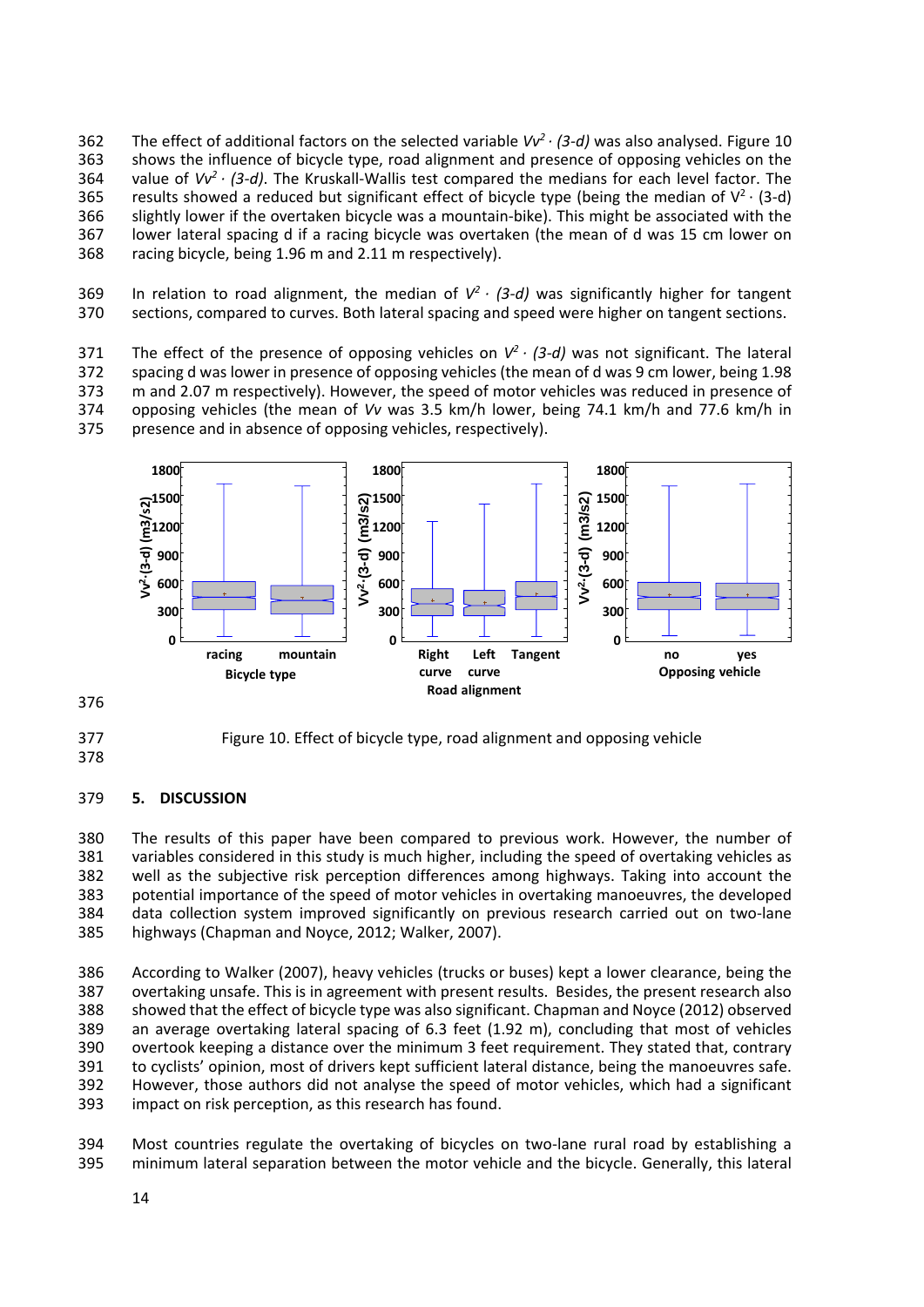separation does not depend on speed or on vehicle type, although the effect of heavy vehicle has been reported (Chapman and Noyce, 2012). In Spain, as well as in many other countries the minimum distance is 1.5 m (Ministerio del Interior, 2003). In some US states, this is equal to 3 ft (around 1 m). Only the Queensland Department of Transport (Quensland Government Department of Transport and Main Roads, 2013) does recommend 1 m if motor vehicle travels under 60 km/h and 1.5 over 60 km/h.

 The compliance of the Spanish 1.5 m regulation (Ministerio del Interior, 2003) was analysed from collected data. However, the differences between lateral spacing and lateral clearance are not taken into account in the standard. This resulted in a 9% of noncompliance if lateral spacing was considered. However, this value increased to 36% of noncompliance if lateral clearance was taken into account.

 However, most of these standards are not the result of any scientific research. They do not mention generally any scientific evidence to justify the proposed distance. The results of this research have demonstrated that the lateral distance is not the only factor that affected risk perception. In fact, the rider's risk perception was affected by a combination of parameters, being the most significant the lateral distance and the speed, as well as the proportion of heavy vehicles. Those factors are components of the aerodynamic effect of a motor vehicle passing by a bicycle. In absence of a deeper psychological study on how cyclists perceive risks associated with the overtaking manoeuvre (which would require the inclusion of a larger sample of individuals, taking into account their social, geographical, or cultural variety), the results clarify 416 that there are more factors affecting the perceived risk rather than only the lateral distance.

417 The objective risk at the observed sites could not be measured, though. As only one cyclist was interviewed, no information on the absolute risk could be extracted. Based on an experiment with a larger samples of cyclists Winters et al. (2012) demonstrated that risk and risk perception were related (although with certain inconsistencies). This was not possible in this research, which only assumed a relative classification between locations.

#### **6. CONCLUSIONS AND RECOMMENDATIONS**

 This research developed a methodology to study how motor vehicles overtake bicycles on two‐ lane rural roads. This method was based on an instrumented bicycle riding along different rural road segments, in order to observe every overtaking motor vehicle. The major contribution to previous research in this field was the addition of new variables to the overtaking manoeuvre characterization, including overtaking vehicle speed based and rider's risk perception.

428 According to the first study objective, the results characterized the link between lateral 429 separation and speed and rider's risk perception. The main conclusions were as follows: separation and speed and rider's risk perception. The main conclusions were as follows:

- 1. A higher lateral separation is not always related, in this experiment, with lower perceived risk levels.
- 2. Higher speeds and the presence of heavy vehicles are always present in the highest perceived risk levels.
- 3. The combination of lateral separation and speed, which is proportional to aerodynamic forces between overtaking and overtaken vehicles, showed the better correlation with the average risk perception.

 The second objective was to assessthe current lateral distance standards,showing that they are 438 not sufficient to warrant safe overtaking manoeuvres, as they do not take into account the speed<br>439 or the presence of heavy vehicles. In fact, different values of lateral spacing (1.5 m at 50 km/h or the presence of heavy vehicles. In fact, different values of lateral spacing (1.5 m at 50 km/h and 2.75 m at 120 km/h) were associated with the same, lowest risk perception levels.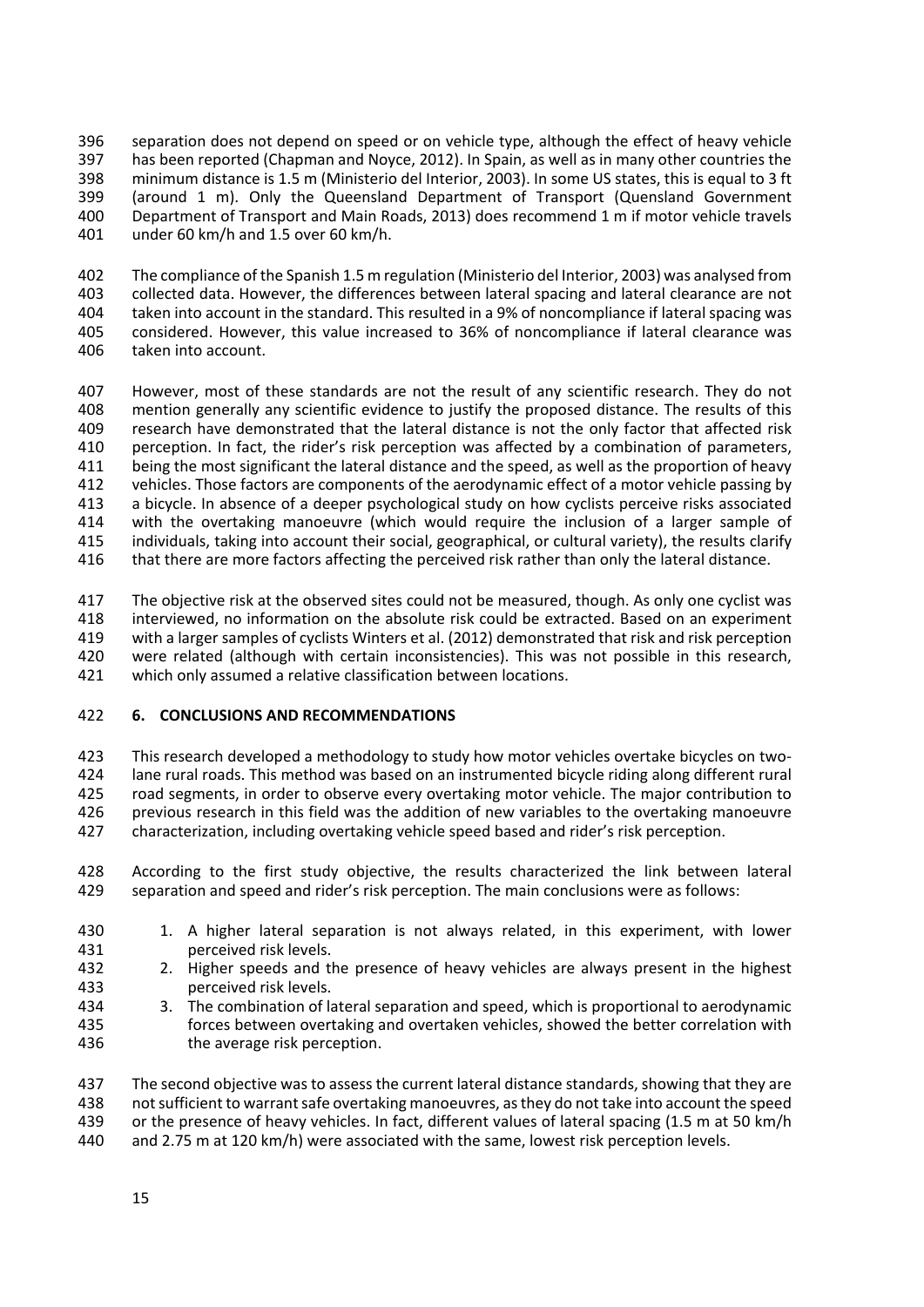From the results of this part of the paper, and taking into account that the lateral clearance increased with lane and shoulder width (García et al., 2015), the provision of adequate shoulders could be an appropriate mechanism to ensure safe overtaking manoeuvres. Additionally, the 444 proposed criteria should define accurately whether the minimum distance corresponds to 445 spacing or clearance, in base on the differences observed in this research. spacing or clearance, in base on the differences observed in this research.

 With respect of the last objective, the analysis of other road, bicycle and traffic factors, the following conclusions were obtained:

- 448 1. The combined variable of lateral separation and speed was higher on tangent sections, compared to right or left curves.
- 450 2. Motor vehicle drivers reduced slightly the speed in presence of opposing traffic, when<br>451 overtaking a bicycle. This may have an effect on the operation of two-lane rural roads. overtaking a bicycle. This may have an effect on the operation of two-lane rural roads.

 This work adopted average risk perception levels for each location based on a unique cyclist. 453 This allowed the identification of relative differences between different road and traffic<br>454 conditions. However, if the intention were to establish criteria based on absolute risk values, a conditions. However, if the intention were to establish criteria based on absolute risk values, a larger sample of cyclists would be required. Moreover, the influence of the distance, speed and presence of heavy vehicles should be verified with the analysis of crash data, if it is available.

 Despite the above mentioned limitations, this research provided an additional scientific support 458 to improve geometric design of rural two-lane highways. This study demonstrated that risk perception is not only affected by lateral separation, but also by speed and presence of heavy vehicles. Those factors should be taken into account to provide safer conditions for cyclists.

#### **7. AKNOWLEDGEMENTS**

 Authors would like to thank Spanish Ministry of Economy for subsidizing partially this research, as part of the research project with reference code TRA2013‐42578‐P.

## **8. REFERENCES**

- Ata, M.K., Langlois, R.G., 2011. Factoring Cycling in Transportation Infrastructure : Design Considerations Based on risk Exposure. ITE Journal August 201, 49–53.
- Boufous, S., de Rome, L., Senserrick, T., Ivers, R., 2012. Risk factors for severe injury in cyclists involved in traffic crashes in Victoria, Australia. Accident; analysis and prevention 49, 404–9. doi:10.1016/j.aap.2012.03.011
- Chapman, J.R., Noyce, D.A., 2012. Observations of Driver Behavior During Overtaking of Bicycles on Rural Roads. Transportation Research Record: Journal of the Transportation Research Board 2321, 38–45. doi:10.3141/2321‐06
- Corin, R.J., He, L., Dominy, R.G., 2008. A CFD investigation into the transient aerodynamic forces on overtaking road vehicle models. Journal of Wind Engineering and Industrial Aerodynamics 96, 1390–1411. doi:10.1016/j.jweia.2008.03.006
- García, A., Angel‐Domenech, A., Llorca, C., Agustín‐Gómez, F., Ferrer, V., 2015. Effects Of Road Geometry On The Interaction Between Bicyclists And Motor Vehicles On Two‐Way Rural Highways, in: 5th International Symposium on Highway Geometric Design. Vancouver (Canada).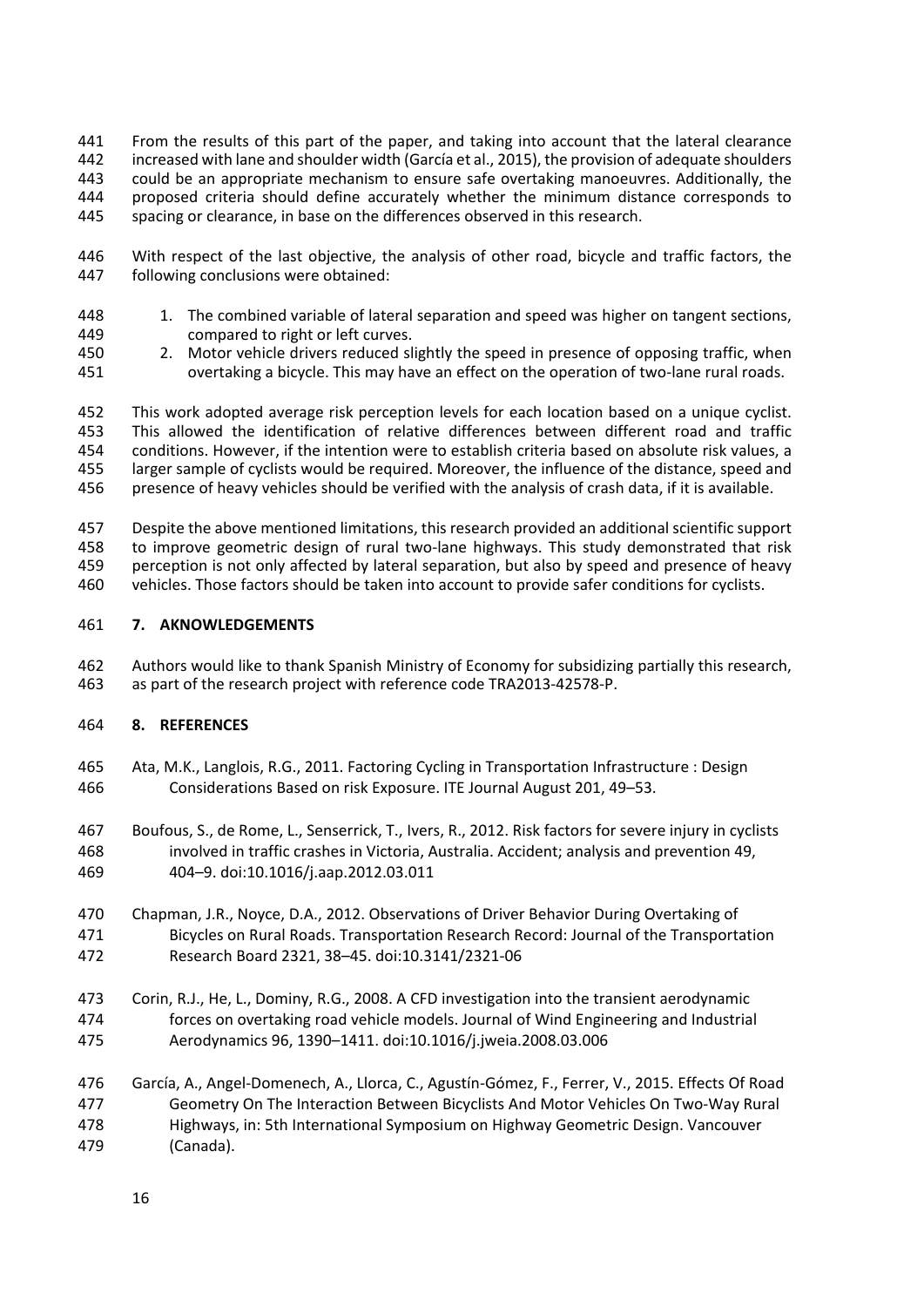- 480 Hamann, C., Peek-Asa, C., 2013. On-road bicycle facilities and bicycle crashes in Iowa, 2007-2010. Accident; analysis and prevention 56, 103–9. doi:10.1016/j.aap.2012.12.031
- Kato, Y., Iwasa, T., Matsuda, M., Miyai, Y., 1981. Aerodynamic Effects to a Bicycle Caused by a Passing Vehicle. SAE Technical Papers. doi:10.4271/811425
- Kay, J.J., Savolainen, P.T., Gates, T.J., Datta, T.K., 2014. Driver behavior during bicycle passing maneuvers in response to a Share the Road sign treatment. Accident; analysis and prevention 70C, 92–99. doi:10.1016/j.aap.2014.03.009
- 487 Klassen, J., El-Basyouny, K., Islam, M.T., 2014. Analyzing the severity of bicycle-motor vehicle collision using spatial mixed logit models: A City of Edmonton case study. Safety Science 62, 295–304. doi:10.1016/j.ssci.2013.09.007
- Love, D.C., Breaud, A., Burns, S., Margulies, J., Romano, M., Lawrence, R., 2012. Is the three‐ foot bicycle passing law working in Baltimore, Maryland? Accident; analysis and prevention 48, 451–6. doi:10.1016/j.aap.2012.03.002
- Ministerio del Interior, 2003. Real Decreto 1428/2003, de 21 de noviembre, por el que se aprueba el Reglamento General de Circulación.
- Noger, C., Regardin, C., Széchényi, E., 2005. Investigation of the transient aerodynamic phenomena associated with passing manoeuvres. Journal of Fluids and Structures 21, 231–241. doi:10.1016/j.jfluidstructs.2005.05.013
- Osberg, J.S., Stiles, S.C., Asare, O.K., 1998. Bicycle safety behavior in Paris and Boston. Accident Analysis & Prevention 30, 679–687. doi:10.1016/S0001‐4575(97)00097‐3
- Parkin, J., Wardman, M., Page, M., 2007. Models of perceived cycling risk and route acceptability. Accident; analysis and prevention 39, 364–71. doi:10.1016/j.aap.2006.08.007
- Quensland Government Department of Transport and Main Roads, 2004. Cross Section, in: Road Planning and Design Manual.
- Quensland Government Department of Transport and Main Roads, 2013. Queensland Road Rules for Cyclists.
- Savolainen, P.T., Gates, T.J., Todd, R.G., Datta, T.K., Morena, J.G., 2012. Lateral Placement of Motor Vehicles When Passing Bicyclists. Transportation Research Record: Journal of the Transportation Research Board 2314, 14–21. doi:10.3141/2314‐03
- Spanish Traffic Directorate, 2013. Main Figures on Road Safety Data Spain 2013.

 Tin Tin, S., Woodward, A., Ameratunga, S., 2013. Incidence, risk, and protective factors of bicycle crashes: findings from a prospective cohort study in New Zealand. Preventive medicine 57, 152–61. doi:10.1016/j.ypmed.2013.05.001